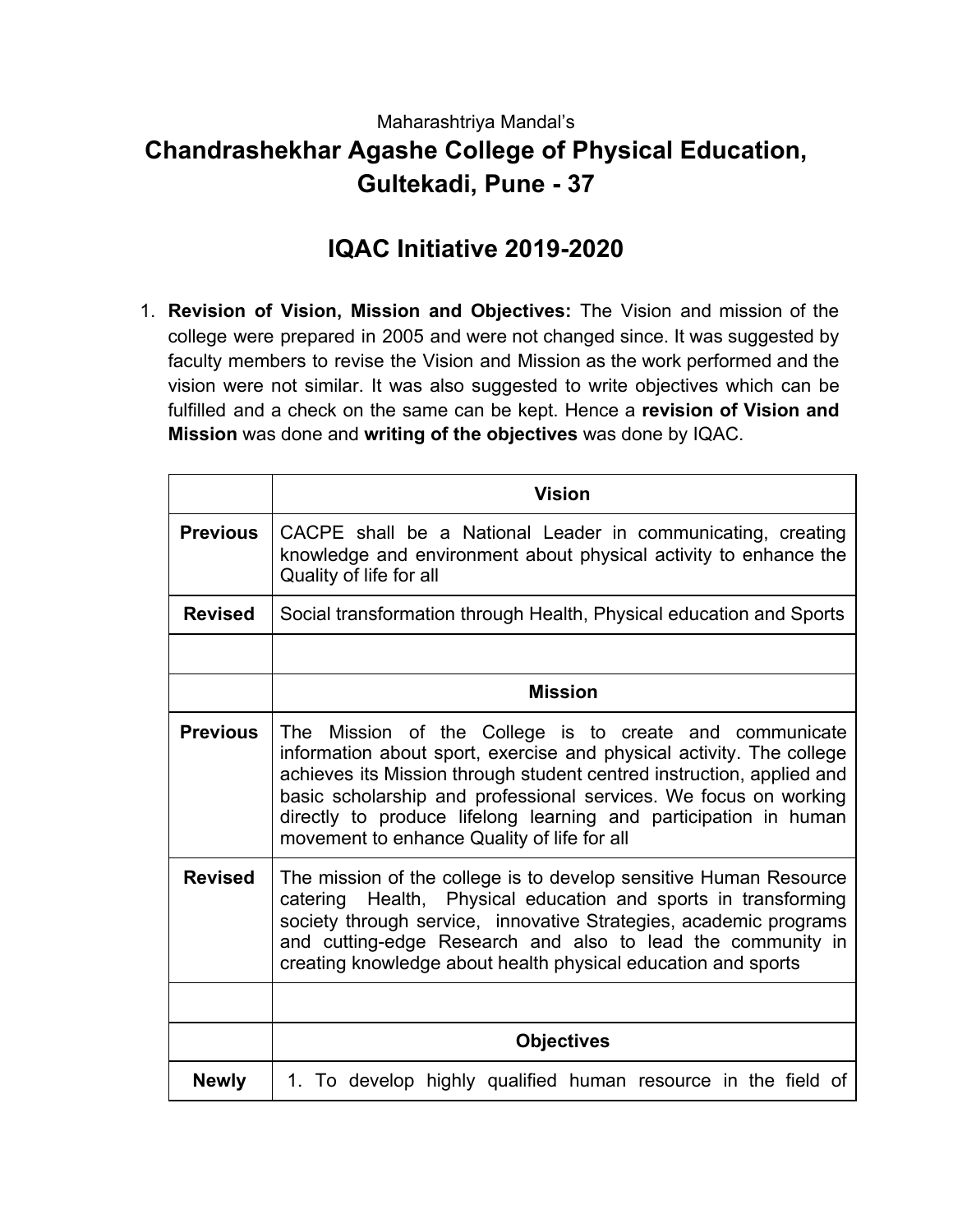| Written | Health, Physical Education and Sports that will be proactive and<br>accountable to the complete transformation of the discipline<br>2. To equip the potential educator to become involved citizens<br>3. To design the most relevant academic programs which inculcate<br>social responsibilities amongst students and<br>provide<br>entrepreneurship opportunities |
|---------|---------------------------------------------------------------------------------------------------------------------------------------------------------------------------------------------------------------------------------------------------------------------------------------------------------------------------------------------------------------------|
|         | 4. To develop research culture by establishing a functional<br>research and innovation cell.                                                                                                                                                                                                                                                                        |
|         | 5. To design and organize professional development programs<br>catering to needs of all the stakeholders                                                                                                                                                                                                                                                            |
|         | 6. To provide mentorship, skill development opportunities to the<br>in-house faculties and staff and learners.                                                                                                                                                                                                                                                      |
|         | 7. To develop and provide necessary infrastructure that helps in<br>achieving the institutional goals and benefits in general all the<br>components and society.                                                                                                                                                                                                    |
|         | 8. To systematize continuous assessment processes to assess the<br>institutional progress and development.                                                                                                                                                                                                                                                          |

- 2. **Prepare five year prospective plan:** For the first time in the academic year 2019-20 IQAC prepare a five-year (2019-20 to 2023-2024) prospective plan of the college. The prospective plan is divided into academic, research, extension, student support, infrastructure and governance. Each of these departments has been determined what to do each year. This prospective plan has not only been presented on paper but the college has started working towards that approach.
- 3. **College Management Software (CMS)**: IQAC initiated college management software titled **MyClass Campus** this year. The objective behind this initiation was to have easy access to attendance records, evaluation, programs of college, time-table and notices by the students. Through this the college could even keep records easily. The CMS agency gave a few introductory sessions (*training on usage and accessibility*) for staff and students separately. Initially as it was the first time the college was using the CMS a few hiccups were there, but with regular usage it was found that records were easy to keep and also it saved a lot of time.
- 4. **Conceptual Magazine:** The college had its own yearly magazine named **Chandrashekhariya** - a multilingual magazine and had its contents mostly in English. Most of the physical education and sports literature is readily available in English but lacks regional literature and so to reachout updated knowledge, research and recent trends in physical education and sports, disseminate information regarding best practices and methods to stakeholders of physical education, and also encourage writers in physical education a Magazine titled **'**गतमान शाररक शण **(Gatiman Sharirik Shikshan),** means Dynamic Physical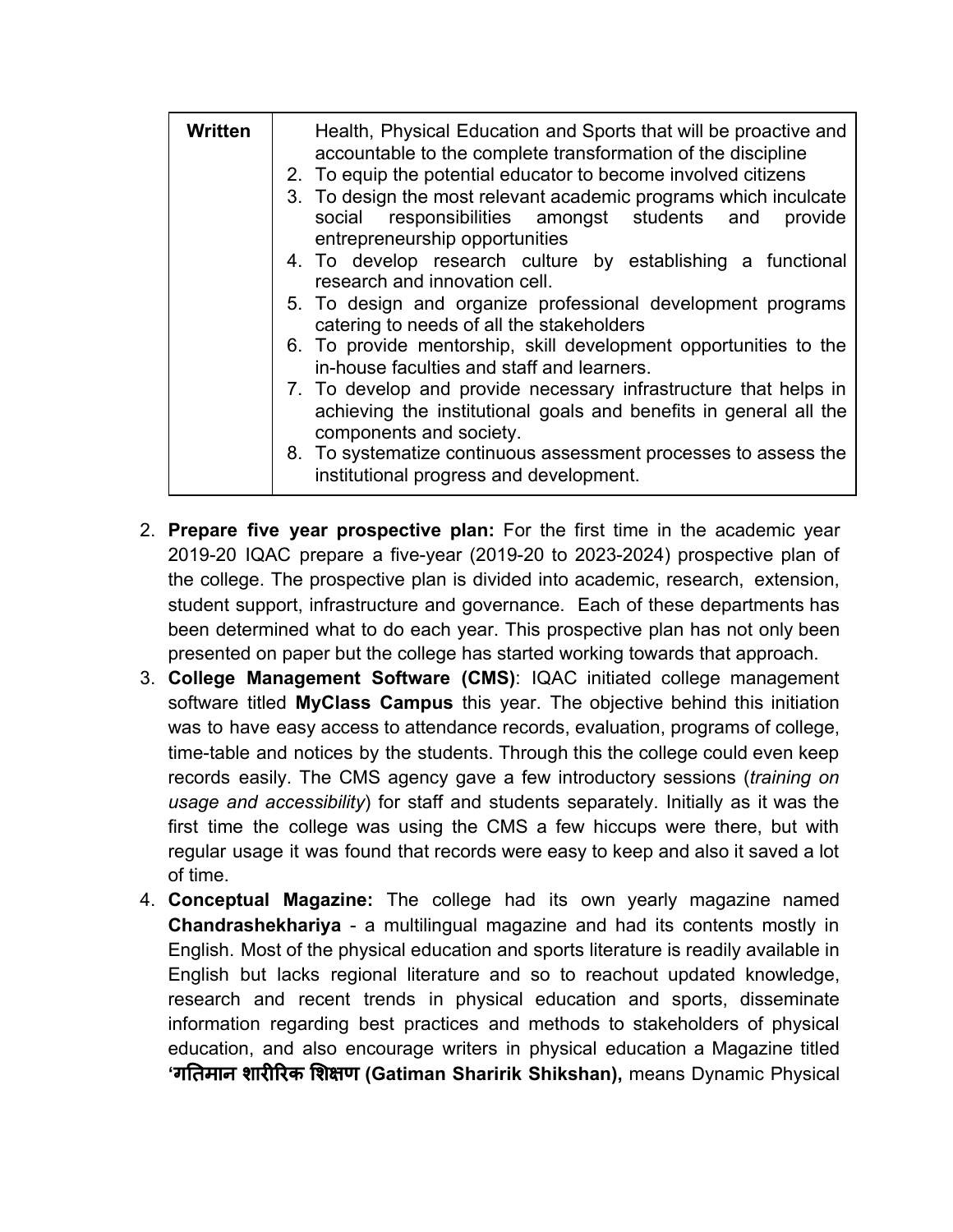Education, was started by the college on the initiative of IQAC. The magazine is conceptual in nature and will be published twice a year *(June and December)*.

- 5. **Feedback**: As recommended by NAAC IQAC initiated a feedback system and during this academic year feedback was taken from parents, trainees of the extension courses, as well as feedback for events, guest lectures and also practical teaching was taken.
- 6. **Social Activities through student council:** The IQAC has kept the student council on their toes and have initiated many programs through student council. Some of the events/programs include: Diwali Givings.

## 7. **Lectures:**

- a. The IQAC initiated a lecture for faculty members of renowned educationist and writer **Mr. Ramesh Panse**. Mr Ramesh Panse delivered the lecture on the topic **'Constructivist Approach in Teaching'**. Through this lecture he shared his experience and also told the importance of Constructivist Approach in the current teaching-learning situation.
- b. Another lecture was organised by IQAC of **Prof. Piyush Pahade** to make the faculties aware with the **New NAAC Assessment Procedure**. *(31 January & 1 February)*
- 8. **Faculty Development Workshop:** A faculty development workshop on **Authentic Assessment Techniques** was organised by IQAC with the following objectives in mind:
	- *a. College faculty will know various authentic assessment techniques*
	- *b. Faculty members will understand the importance of various techniques of Authentic Assessment*
	- *c. College faculty will use these authentic assessment techniques when evaluating their course outcomes.*

This workshop was conducted in **two sessions**. In this workshop our faculty members initially shared the different tools of assessment and then a short discussion on the advantages and disadvantages was done. The faculties also shared best practices in internal assessment they had been already implementing/using while teaching.

9. **Parents meeting:** This year a formal Parents meeting (current students) was organised. The idea behind organising the Parent meeting was to enhance the dialogue between college and the parents. During the parents meeting the parents were informed about various activities and the schedule of the college. A Feedback was also taken from parents. During the meet few basic fitness assessment was also organised for parents. The meeting ended with a display of fitness demonstration by BPEd students and some team building activities for parents. This initiative was much appreciated by the parents.